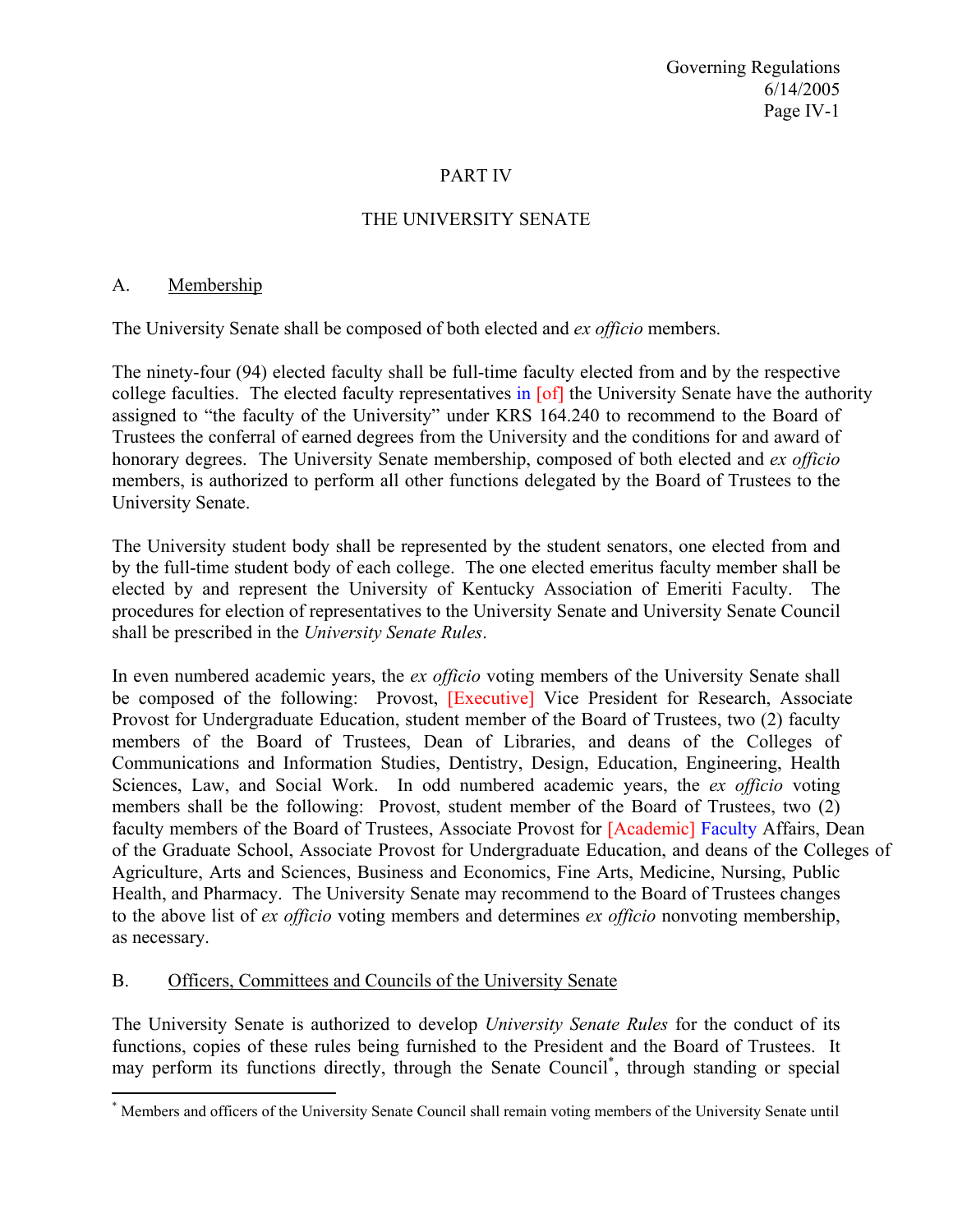Governing Regulations 6/14/2005 Page IV-2

committees which it may appoint or authorize for appointment, or through delegation of authority and responsibility to the faculties of the Graduate School, or the faculties of the colleges, schools, departments, centers and institutes. The University Senate Council shall appoint standing or special committees of the University Senate, responsible to the University Senate, unless the University Senate has authorized other methods of appointment.

The President is the Chair of the University Senate and shall be the presiding officer except as the President may delegate this function to the University Senate Council Chair. As its Chair, the President may be called upon by the University Senate to address or represent the University Senate or to transmit its recommendations. The President, as Chair of the University Senate, may establish and appoint academic committees to advise the President in this capacity.

The University Senate may establish University Senate committees that are responsible, in an advisory capacity, to the President or other administrative officer(s) or administrative unit(s). These committees are also responsible for reporting upon issues that bear upon the functions of the University Senate and for making recommendations for action. These University Senate advisory committees shall be appointed by the President, as the University Senate Chair, from nominations made by the University Senate Council.

A member of the University Faculty (not necessarily a member of the University Senate), appointed by the University Senate Council, shall serve as parliamentarian. The two (2) S[s]ergeants-at-A[a]rms, appointed by the University Senate Council, shall be members of the University Faculty and/or a staff employee. The University Senate shall hold regular monthly meetings during the academic year when classes are in session and, after adequate notice by its Secretary, special meetings on the call of the President or the University Senate Council or on the written request of ten (10) members.

Any University employee or student may attend a meeting of the University Senate as a visitor and request the privilege of the floor.

# C. University Senate Functions

1

The University Senate is not assigned any management or administrative functions. The University Senate functions include the following:

1. Determine the broad academic policies of the University, including the similar academic policies that may be made necessary by governmental or accreditation agencies, and make rules to implement these policies.

the end of their terms on the University Senate Council. They shall not be counted as a part of the quota of the educational unit that they have represented nor of the maximum faculty membership of the University Senate after the expiration of their elected University Senate memberships.